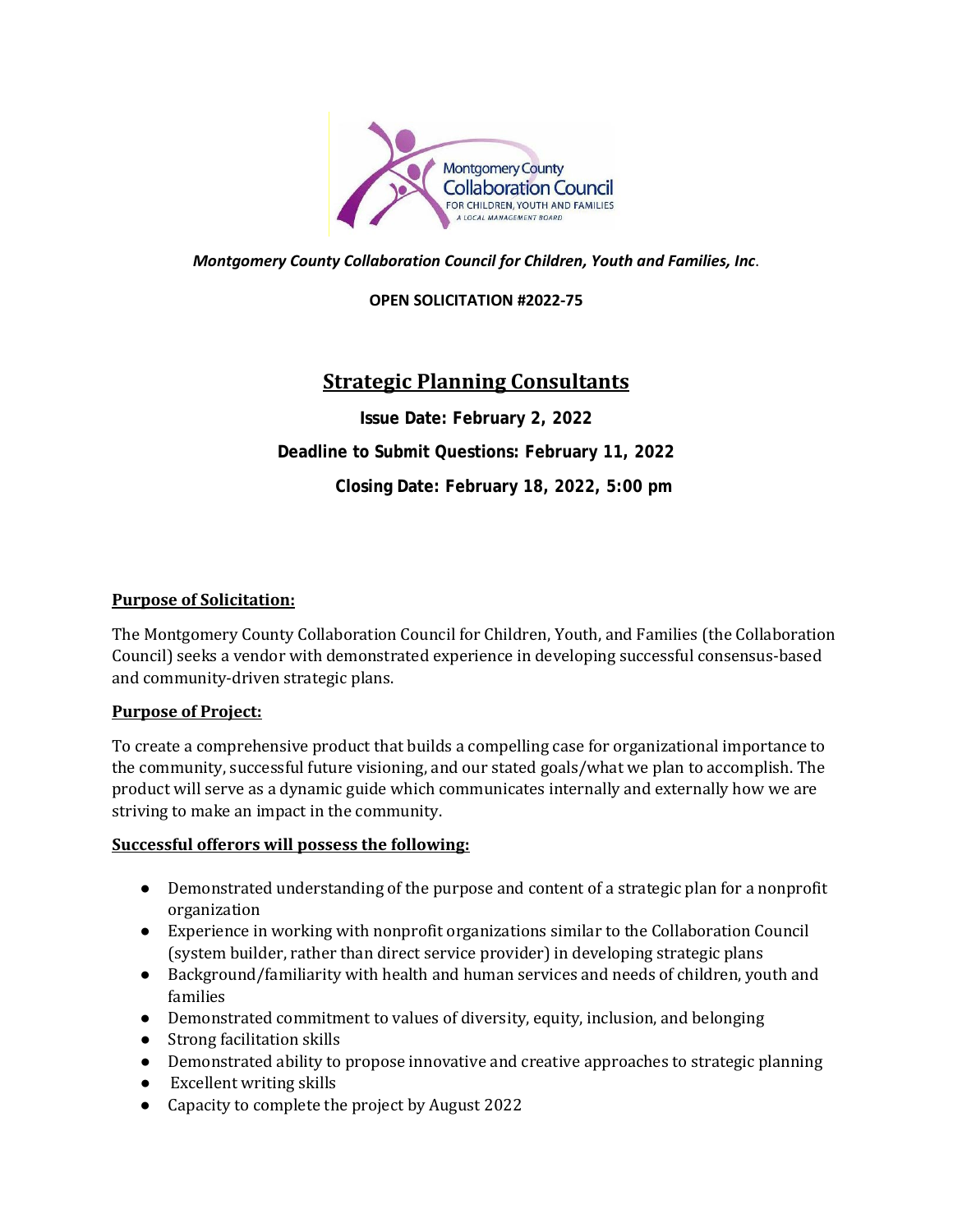### **Successful Proposal Components:**

Interested individuals or corporations must submit a proposal of no more than 5 pages excluding attachments, with information organized in the following order, using the bullet points as headings:

- Consultant description, size, structure, and leadership composition (please note if the consultant or firm is small, women-led, or led by Black, Brown, or Indigenous people)
- Summary of strategic planning experience, including work with system building organizations (rather than direct service providers) and/or with organizations serving children, youth, and families
- Description of approach to community-based and equity-driven strategic planning
- A description of the consultant's activities in furtherance of the project which may include research and community interviews or facilitated group meetings with staff, board, and partners, including community members.
- Sample project plan and timetable including the stages/phases of the project including anticipated milestones and major tasks
- Project lead or point person(s)
- Projected budget not to exceed \$25,000
- Two to three client references (name, organization, telephone number, email address) of individuals who can speak to the consultant's experience in conducting projects of similar scope.
- Two examples of completed strategic plans where you were responsible for the product and the process, which include examples of written work.

## **Submission Procedure and Policies:**

**Submission time, date, and method:** Proposal should be submitted in PDF format by 5 p.m. on February 18, 2022 t[o procurement@collaborationcouncil.org](mailto:procurement@collaborationcouncil.org)

All questions related to this proposal should be submitted to [procurement@collaborationcouncil.org.](mailto:procurement@collaborationcouncil.org)

**Costs:** All costs incurred in the preparation of the proposal are the responsibility of the offeror and will not be reimbursed by the Collaboration Council.

**Extent:** The Scope of Work in the contract for the accepted response to the factors described in this solicitation.

# **Reservations of Rights:**

- Collaboration Council reserves the right, in its sole discretion, to reject any proposal received in response to this Open Solicitation.
- Collaboration Council seeks to work with vendors who are aligned with its values including investment in small business, particularly those owned or led by women or minority-owned as defined by the Small Business Administration.
- An intellectual property created in furtherance of this project will become the property of the Collaboration Council. All original data remains the sole property of the Collaboration Council and must be kept in strict confidence by the vendor. Any material deemed by the offeror to be proprietary or confidential in the proposal must be designated as such in the submission.